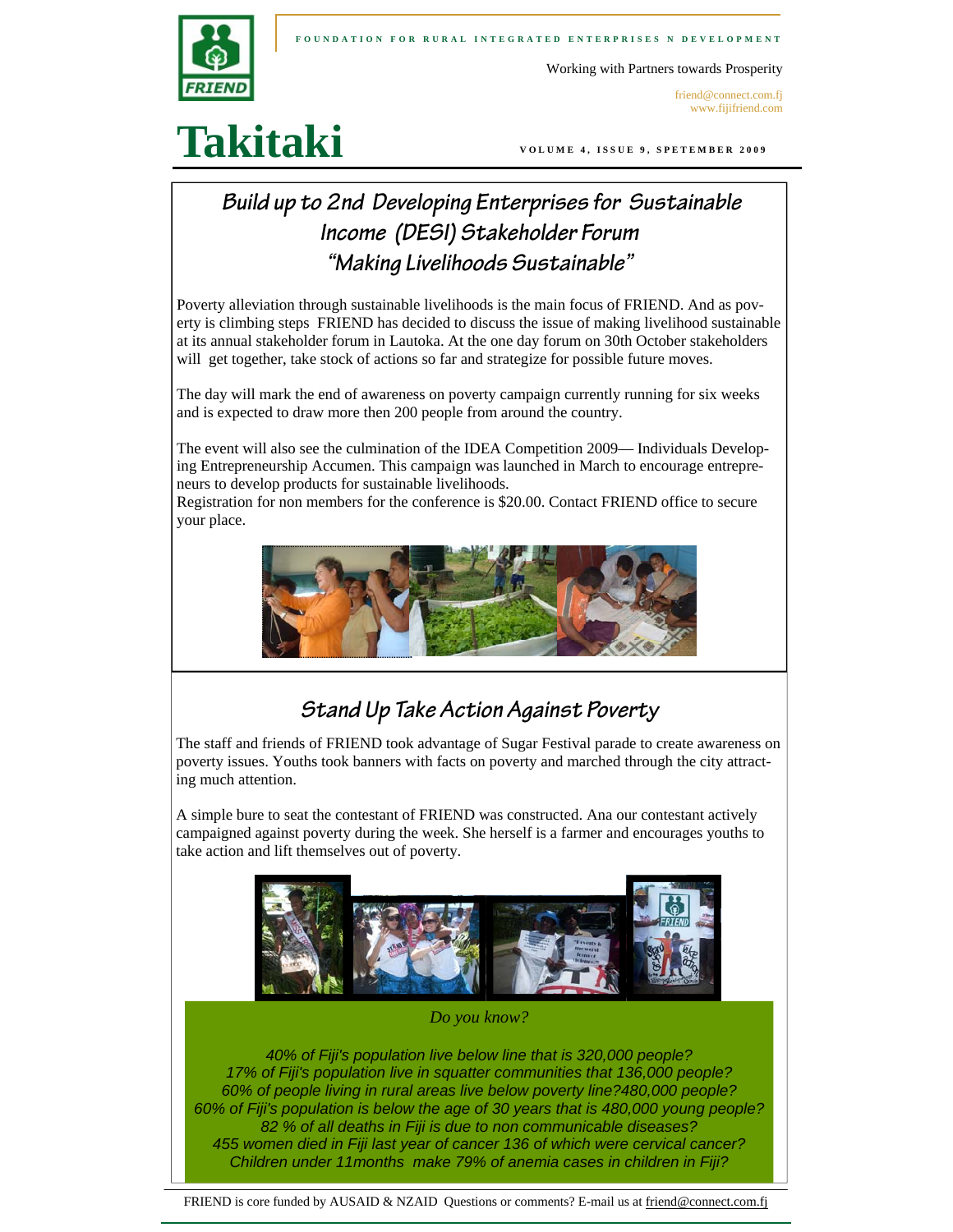

#### **FOUNDATION FOR RURAL INTEGRATED ENTERPRISES N DEVELOPMENT**

Working with Partners towards Prosperity

**VOLUME 4, ISSUE 9, SEPTEMBER 2009** 

friend@connect.com.fj www.fijifriend.com

# **Takitaki**

### **White Bands**



Central College Duke of Edinburgh Scheme volunteers making white bands

The white band is a global symbol of fight  $\vert A \text{ group} \vert$  of ten women from Navutu Squatter against poverty.

The Global Call for Action Against Poverty Issues mobilization month is marked worldwide from 16th September to 17th October every year. FRIEND works with volunteers as part of this month to make and distribute white bands for poverty awareness.

The campaign ends with stakeholder Forum on 30th October and includes the Race Around Lautoka on Saturday 17th October which is the International Day for Eradication of Poverty. Youths will be competing for clues on poverty at different pit stops around Lautoka.

Sixteen teams have confirmed participation.

### **Navutu Skills Training**



*Participants proudly holding up their handi work..* 

settlement in Lautoka participated in a skills training workshop to learn the basics of macramé work.

Macramé is the art of using knots to churn out craft work.

There was much excitement amongst the group as each went home with macramé pot hangers, made by themselves.

The women are now looking at developing products that could be sold in the market place.

 *The rural Indo-Fijians are the poorest with 44% incidence but because they are more in number the poor Rural Fijians will require more of the poverty alleviation resources …. from"Quantitative Analysis of Poverty in Fiji"*



FRIEND is core funded by AUSAID & NZAID Questions or comments? E-mail us at friend@connect.com.fj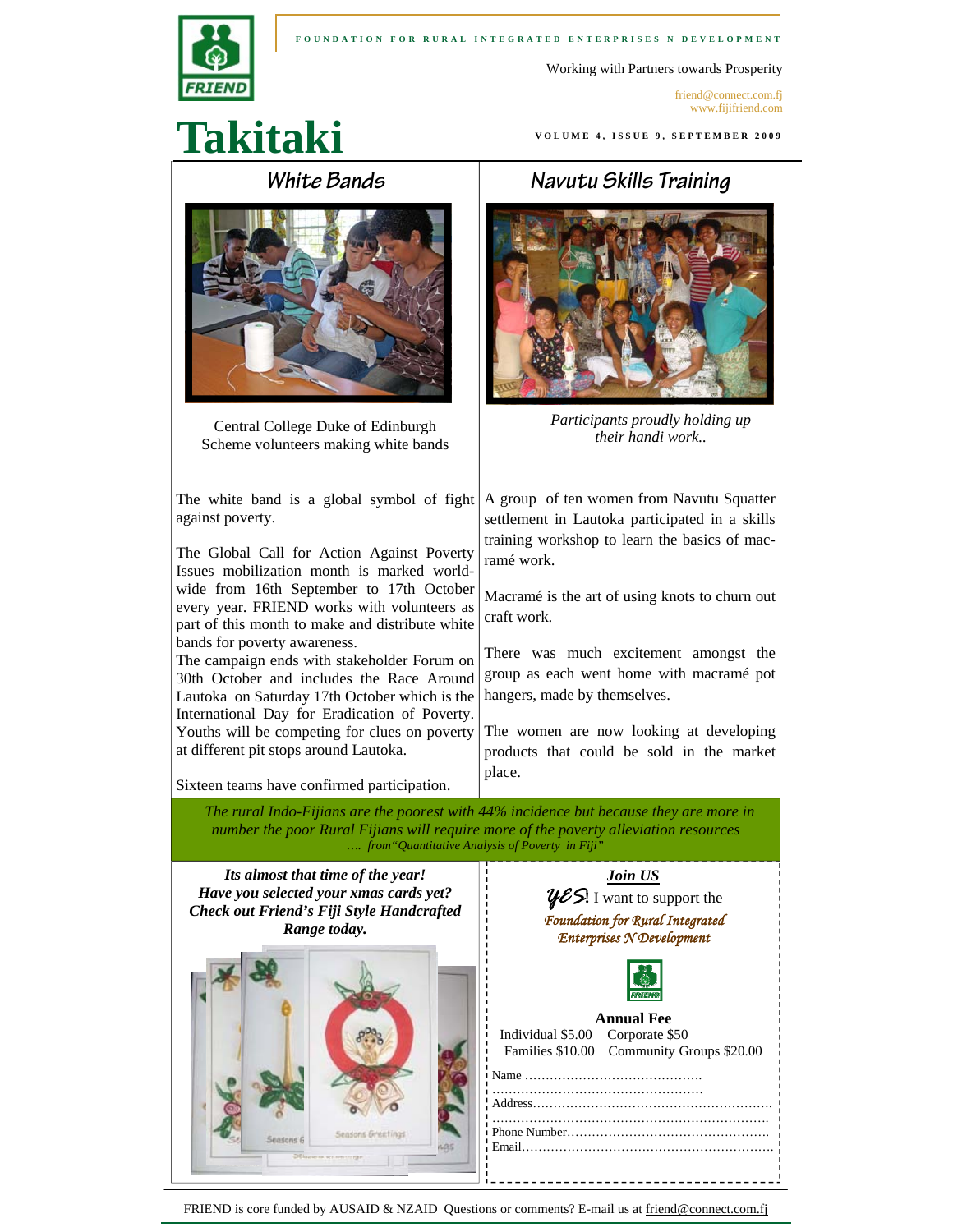**FOUNDATION FOR RURAL INTEGRATED ENTERPRISES N DEVELOPMENT** 



Working with Partners towards Prosperity

friend@connect.com.fj www.fijifriend.com

## **Takitaki**

**VOLUME 4, ISSUE 9, SEPTEMBER 2009** 



Both world literacy day and library week fell in September, so I spent much of my time this month preparing to celebrate both of these important holidays at Sunshine Special School in Lautoka.

For the past four months, I have been spending several days a week at Sunshine. This school exists to meet the needs of students with a wide spectrum of learning disorders and special needs. "Reading is an Ocean of Fun," a 3-day literacy program, was put on by staff members, myself, and several other Peace Corps volunteers from around the island the week of September 22. During the program, students were given the opportunity to think and write creatively, practice reading and letter recognition through fun and participatory activities, and to respond to a variety of stories. Pairing music and art with literacy allowed for creative thought and the opportunity to learn in a hands-on environment. For many of the children, the highlight of the program was the constant affirmation of their work, and the awards ceremony at the end where each of the100 students was celebrated for participating.

*By Sarah Taylor, US Peace Corp* 

*In Fiji economically active females form on 13% of total population. While a much higher proportion of females are considered poorer universally, economically active females generally tend to improve the standards of living of the households they are part of. …. from"Quantitative Analysis of Poverty in Fiji"*

.

*Check out our upgraded website* 

www.fijifriend.com

*Includes a new Recipes page featuring a delightful collection of dishes using*  Friend's *Fiji Style® Products* 

### **Recipe Corner**

**Grilled Baigan—for the health conscious** 



*Ingredients: fresh thickly sliced baigans, Friend's Fiji Style® Chilli Garlic paste in Olive oil, lemon, pepper,* 

### *Method:*

*1 Wash the baigan slices in salt water. 2. Sparingly brush Friend's Fiji Style ®Chilli Garlic Paste on the slices and put on the grill and cook through. 3Serve hot with a dash of lemon* 



FRIEND is core funded by AUSAID & NZAID. Questions or comments? E-mail us at friend@connect.com.fj

*juice.*